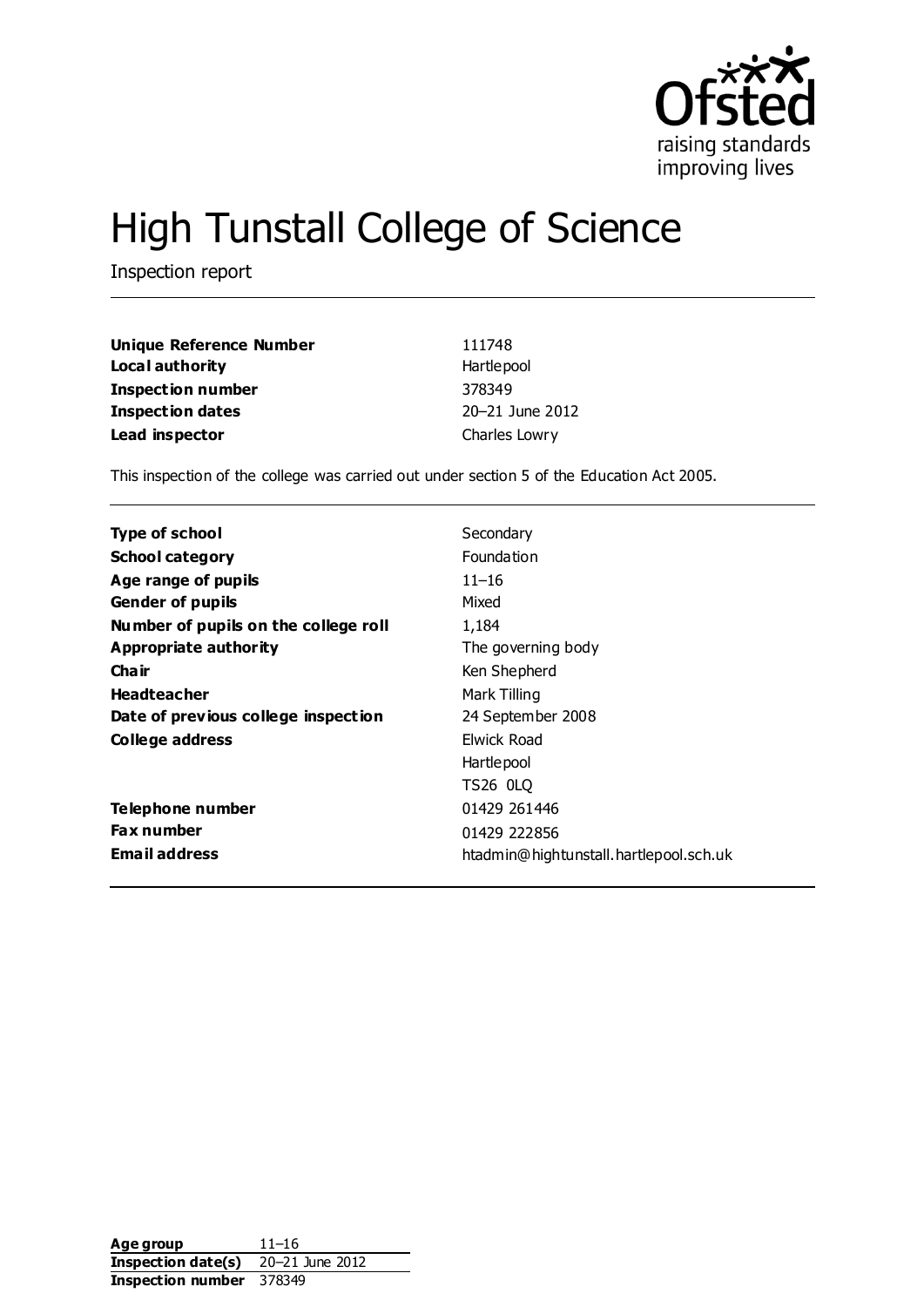

You can use Parent View to give Ofsted your opinion on your child's school. Ofsted will use the information parents and carers provide when deciding which schools to inspect and when.

You can also use Parent View to find out what other parents and carers think about schools in England. You can visit [www.parentview.ofsted.gov.uk,](../../../../../../clowry/AppData/Local/jhewitt/AppData/Local/Microsoft/Windows/Temporary%20Internet%20Files/OLKFCC5/www.parentview.ofsted.gov.uk) or look for the link on the main Ofsted website: [www.ofsted.gov.uk](../../../../../../clowry/AppData/Local/jhewitt/AppData/Local/Microsoft/Windows/Temporary%20Internet%20Files/OLKFCC5/www.ofsted.gov.uk)

The Office for Standards in Education, Children's Services and Skills (Ofsted) regulates and inspects to achieve excellence in the care of children and young people, and in education and skills for learners of all ages. It regulates and inspects childcare and children's social care, and inspects the Children and Family Court Advisory Support Service (Cafcass), schools, colleges, initial teacher training, work-based learning and skills training, adult and community learning, and education and training in prisons and other secure establishments. It assesses council children's services, and inspects services for looked after children, safeguarding and child protection.

Further copies of this report are obtainable from the college. Under the Education Act 2005, the college must provide a copy of this report free of charge to certain categories of people. A charge not exceeding the full cost of reproduction may be made for any other copies supplied.

If you would like a copy of this document in a different format, such as large print or Braille, please telephone 0300 123 4234, or email [enquiries@ofsted.gov.uk](mailto:enquiries@ofsted.gov.uk)

You may copy all or parts of this document for non-commercial purposes, as long as you give details of the source and date of publication and do not alter the information in any way.

To receive regular email alerts about new publications, including survey reports and school inspection reports, please visit our website and go to 'Subscribe'.

Piccadilly Gate Store Street Manchester M1 2WD

T: 0300 123 4234 Textphone: 0161 618 8524 [enquiries@ofsted.gov.uk](mailto:enquiries@ofsted.gov.uk) [www.ofsted.gov.uk](http://www.ofsted.gov.uk/)



© Crown copyright 2012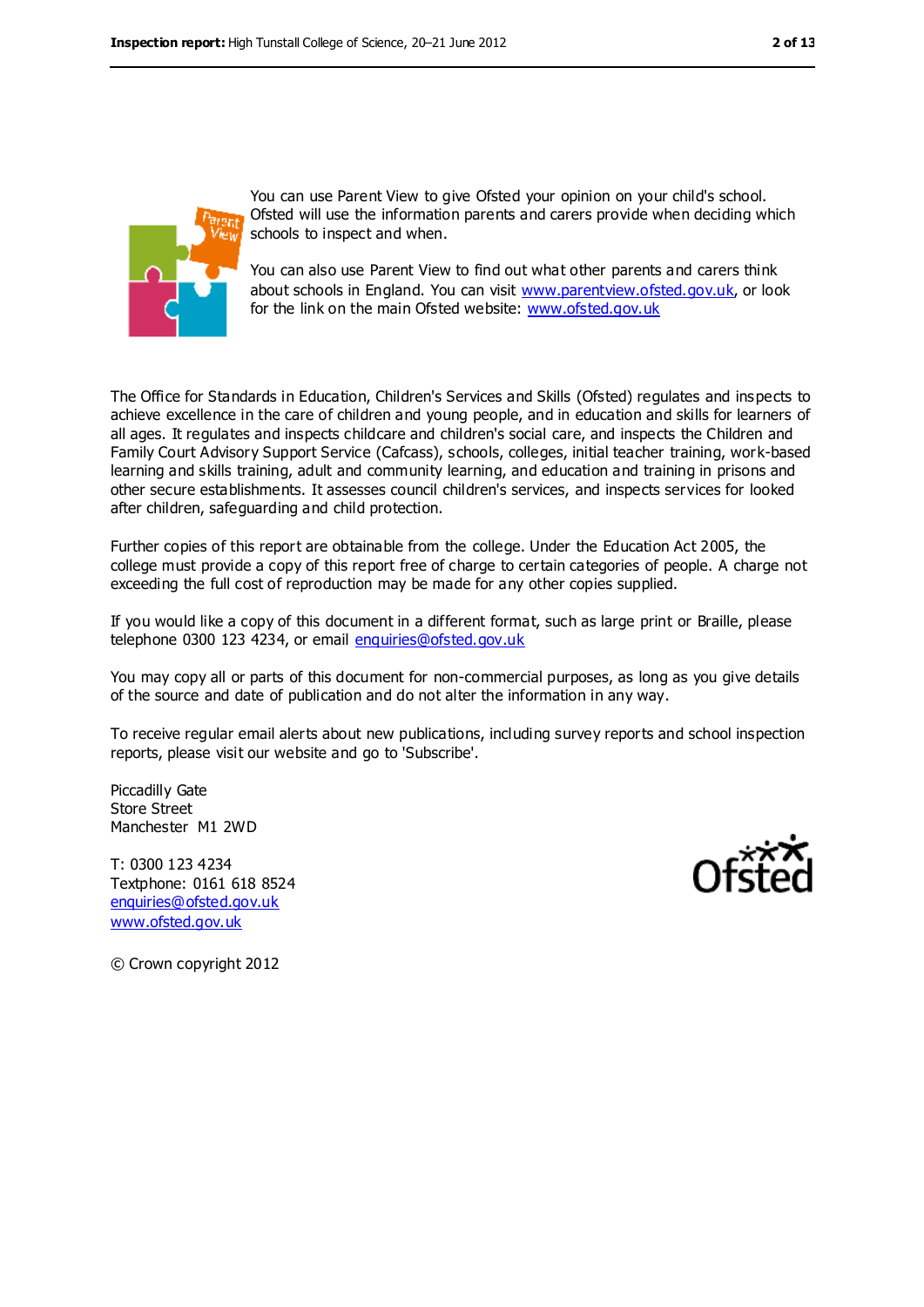### **Introduction**

Inspection team

Charles Lowry Peter Bannon

Additional inspector Additional inspector Joan Hewitt **Her Majesty's Inspector** Sheila Kaye **Additional inspector** Additional inspector David Griffiths **Additional inspector** 

This inspection was carried out with two days' notice. Inspectors observed teaching and learning in 45 lessons taught by 45 teachers. Meetings were held with groups of students, members of the governing body including the Chair, college senior leaders, middle managers, groups of teachers and staff responsible for safeguarding. In preparing for the inspection they considered a wide range of documents including the college's self-evaluation and improvement plan, minutes of governing body meetings and college policies, including the policy for safeguarding. Inspectors also took account of the responses to the online Parent View survey and analysed 164 questionnaires completed by parents and carers and 197 received from students.

## **Information about the college**

High Tunstall College is a larger than average, mixed 11-16 comprehensive located to the West of Hartlepool. The college has a specialism in science. Most students are of White British heritage with a very small minority from other backgrounds. Few students are at an early stage of learning English. The proportion of students known to be entitled to free school meals is broadly average. The proportion of students supported at school action plus or with a statement of special educational needs is above average. The college has a resourced unit for disabled students and those with medical needs. The college admits a higher than average number of students at times other than the start of the academic year. The college is a holder of the Eco Schools Green Flag Award and was the winner of the Education Business Award for Science in 2008 and 2010. In 2011 the college was awarded International School status and also met the government's floor standard, which sets the minimum expectations for attainment and progress. The current headteacher was not in post at the time of the previous inspection, having joined the college in September 2010.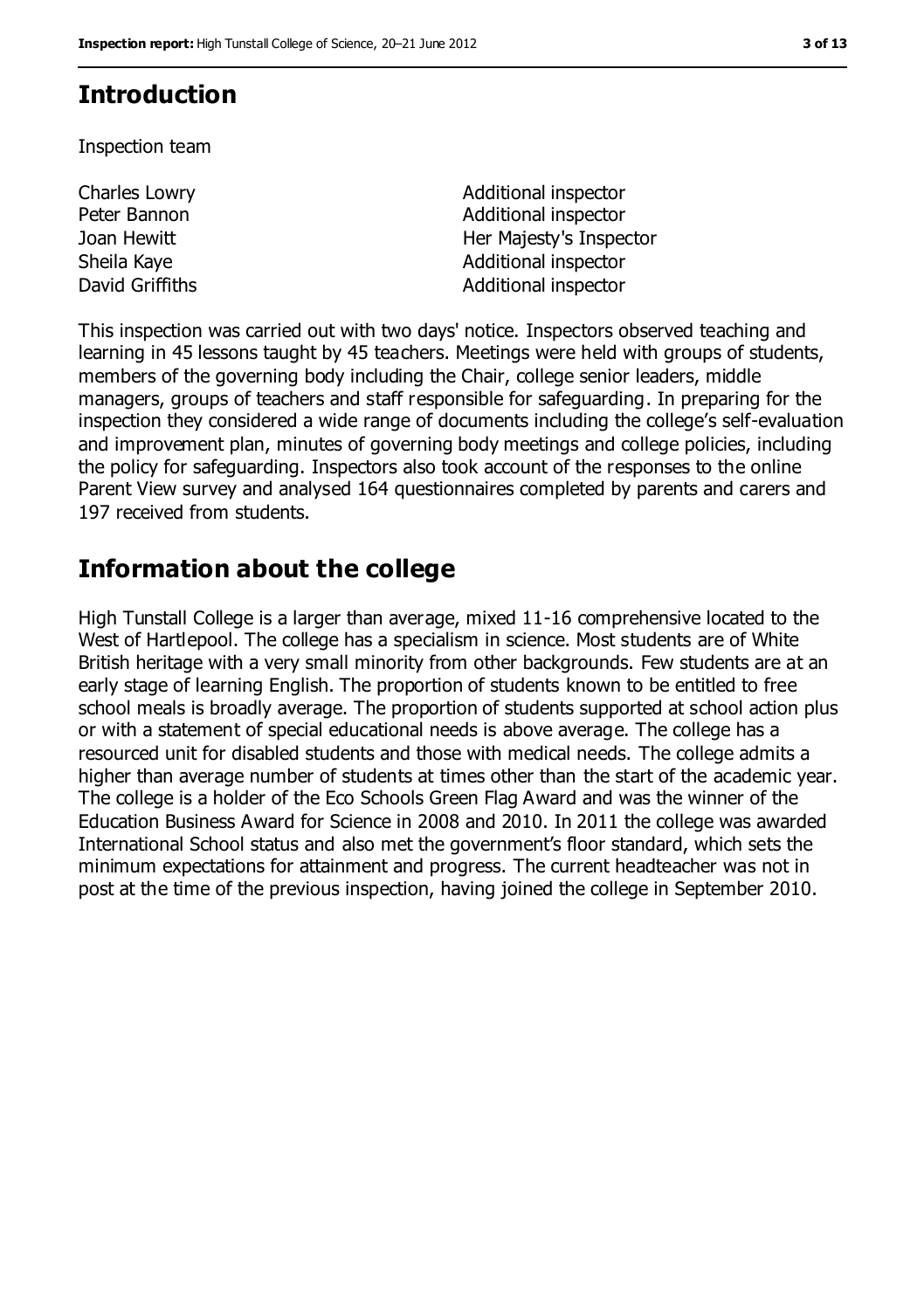**Inspection grades: 1 is outstanding, 2 is good, 3 is satisfactory and 4 is inadequate** Please turn to the glossary for a description of the grades and inspection terms

### **Inspection judgements**

| <b>Achievement of pupils</b>          |  |
|---------------------------------------|--|
| <b>Quality of teaching</b>            |  |
| <b>Behaviour and safety of pupils</b> |  |
| <b>Leadership and management</b>      |  |

### **Key Findings**

- High Tunstall is a satisfactory and improving college. Senior leaders have taken decisive action to address previous underperformance in mathematics and modern foreign languages so that most students now make satisfactory progress. High Tunstall is not yet good because teaching is not consistently good enough. Students' achievement is only satisfactory and some groups, for example students known to be entitled to free school meals, do not achieve as well as their peers. Schools whose overall effectiveness is judged satisfactory may receive a monitoring visit by an Ofsted inspector before their next section 5 inspection.
- Teaching is satisfactory. There are examples of good and outstanding practice. Recent work by senior leaders to improve the quality of teaching and learning through focused staff development, has led to an increase in the proportion of good or better teaching. However, inconsistencies in the quality of teaching and marking of students' work, both within and between subjects, remain.
- Behaviour and safety are satisfactory. Most students feel safe and are happy to come to college every day. The college has worked hard to improve attendance. This has been particularly effective at Key Stage 3 but has had less impact at Key Stage 4 so that the attendance of some groups, for example students entitled to free school meals, is below average.
- Leadership and management are satisfactory. Senior leaders have a clear vision for the college which is rightly focused on raising achievement. Development planning is thorough; however, there are too many development priorities and the success criteria do not always relate to the impact on students' outcomes. The curriculum is broad and balanced and provides a satisfactory foundation for students to move on to the next stage. However, the college's use of learning pathways and the policy of early entry for GCSE mathematics has limited opportunities for some students.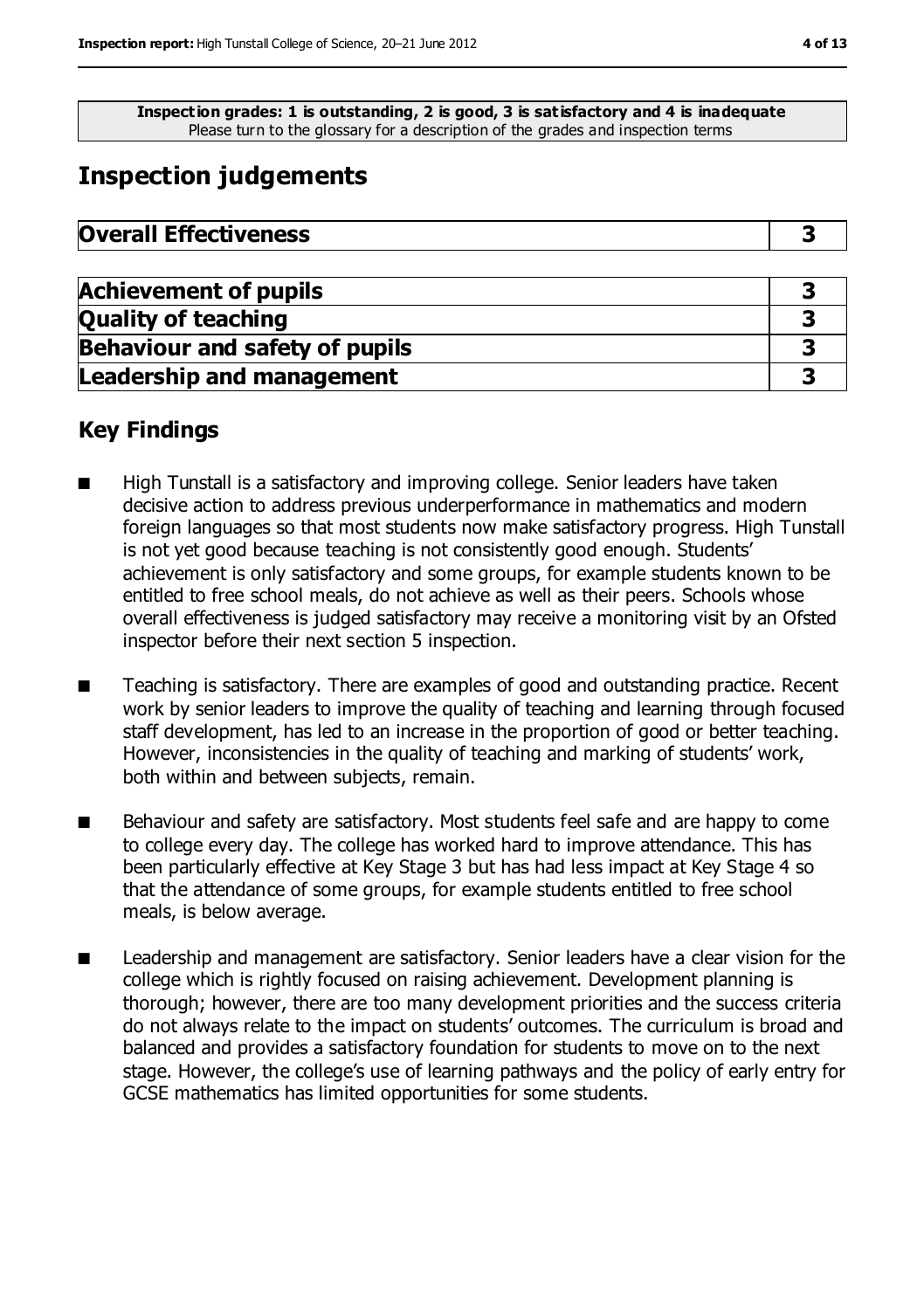### **What does the college need to do to improve further?**

- Improve the proportion of good or better teaching so that all groups of students make good or better progress by:
	- sharing more effectively the good practice that already exists in the college  $\frac{1}{2}$
	- using the available data on students' performance to effectively plan to meet the needs of all groups of students, particularly those entitled to free school meals
	- ensuring teachers use questioning effectively so students have opportunities to think more deeply about their learning and improve their understanding
	- making sure that the policies relating to marking, assessment and behaviour are  $\equiv$ consistently applied across the college
	- eliminating low-level disruption in those lessons where it occurs.
- Improve attendance so that it is at least in line with the national average by:
	- continuing to rigorously monitor the attendance of students at the college and providing support for those whose attendance is a cause for concern, particularly students known to be entitled to free school meals.
- Sharpen college development planning by:
	- focusing on fewer initiatives and concentrating on those which will have the  $\equiv$ greatest impact on students' outcomes
	- building progress checks into the planning cycle so that governors are able to regularly monitor and evaluate actions taken to achieve college development priorities
	- making sure college self-evaluation is less descriptive and focuses more closely on the impact that the work of the college is having on students' outcomes.

### **Main Report**

#### **Achievement of pupils**

Standards of attainment reached by most groups of students are broadly average. The proportion of students leaving the college with five or more A\* to C grades at GCSE has risen over the last three years and was significantly above average in 2010 and 2011. However, gains in English and mathematics have been more modest but are now accelerating. Given the students' starting points this represents satisfactory achievement for the majority. There are, however, some variations in attainment and progress. For example, in the college's specialist subject, science, attainment is significantly above average. In mathematics and modern foreign languages, however, there was significant underachievement last year. The senior leadership took decisive action to improve the quality of teaching and learning. Consequently, progress has accelerated in both subjects and it is now satisfactory for most groups of students. The gap between the performance of students entitled to free school meals and their peers has narrowed but remains marked.

There has been some variation in the achievement of disabled students and those with special educational needs. Students at school action achieve at least in line with their peers, whereas the achievement of those at school action plus is below. Strengthened leadership of this area of the college and the introduction of rigorous tracking of students' progress has ensured that the gap is rapidly closing.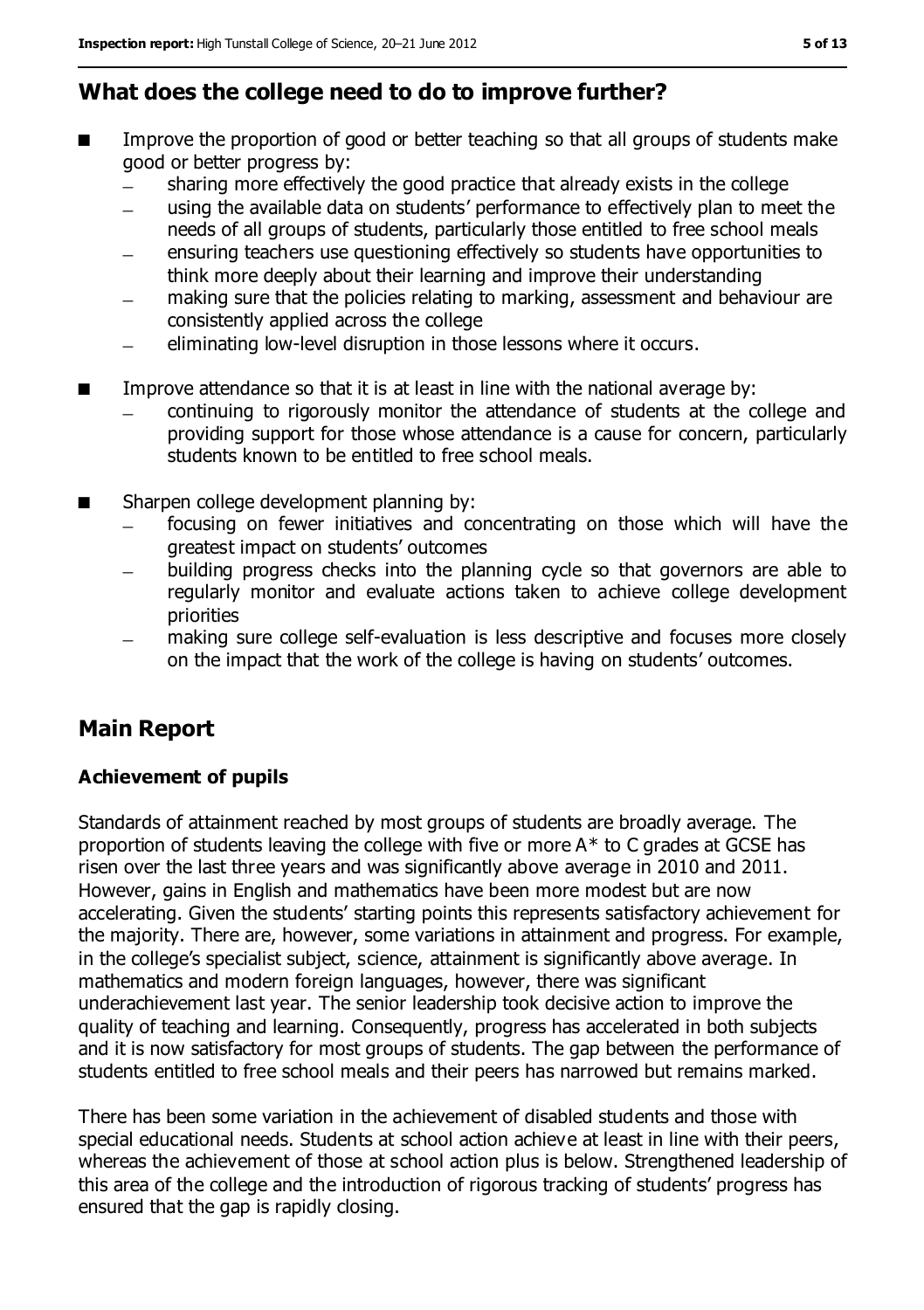The very large majority of parents and carers who returned questionnaires feel that their child is making good progress. However, inspection evidence indicates that the progress made by students in most subjects is satisfactory.

#### **Quality of teaching**

The large majority of parents and carers who expressed an opinion feel that their child is well taught and most feel that the college helps their child develop skills in communication, reading, writing and mathematics. Similarly, most students who responded to the questionnaire feel that they learn a lot in lessons and that teaching is good at the college. While lesson observations and scrutiny of students' work show that there are examples of good and outstanding practice, teaching at the college is satisfactory overall. Lessons are planned to a common format; however, not all teachers use this effectively to plan lessons that meet the needs of all groups of students.

Where teaching is good or better, teachers have high expectations of students' achievement and behaviour. They adapt activities well to provide suitable levels of challenge for all groups of students. A variety of tasks and teaching approaches are used to engage and enthuse. Students' progress in lessons is accelerated when they are given opportunities to work collaboratively and develop their own ideas. For example, in a Year 10 science lesson outstanding teaching promoted excellent learning when students worked in groups to research the properties of a family of elements and then had to present their findings to the rest of the class. The groups then critically evaluated each other's presentations against a clear set of success criteria, providing detailed and objective feedback.

Where teaching is satisfactory, planning does not take account of the needs of the different groups of learners in the class. Students spend too long working on low-level tasks that lack challenge, fail to stimulate students' interests and lower expectations. Often teachers talk for too long and this slows the learning of some students. Teachers use a limited range of questions that only invite short answers from their students. Opportunities are missed for students to show their understanding by providing extended answers to probing questions.

The teaching of disabled students and those with special needs is satisfactory. When teaching assistants are effectively deployed they provide an appropriate level of support for their students.

Teaching provides opportunities for students' spiritual, moral, social and cultural development. For example, in one Year 8 science lesson students were asked to reflect on the cost of satellite technology. Group work is used effectively to develop students' social and teamworking skills.

The college's systems for tracking students' progress are regular and robust. The college has recently introduced a new marking policy. The best marking helps students to improve their knowledge and understanding through the precise identification of strengths and areas for development. However, the quality of marking is variable and inspectors saw examples of students' work that had not been marked.

#### **Behaviour and safety of pupils**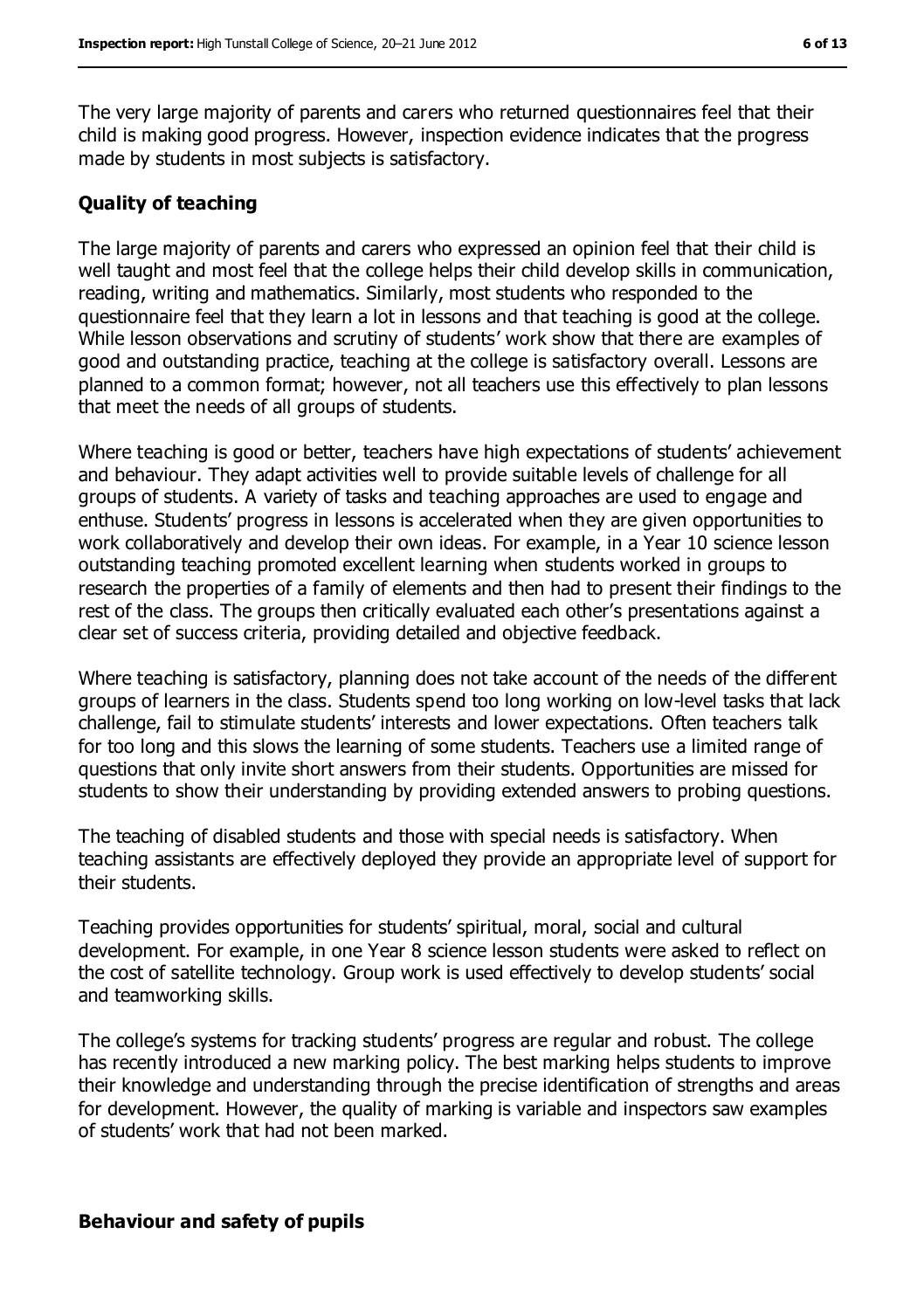Generally the college is a calm, friendly and happy place. As one parent commented, 'My child loves coming to school'. Most students are lively, ebullient, socialise well and have good attitudes to learning. A minority of parents, carers and students expressed concern about the standard of behaviour around the college and in lessons. Inspection evidence found that, when the teaching was engaging, students' behaviour was good and they responded well to the activities they were given to do. However, occasionally, where teaching fails to capture students' interests, a few students become restless and disrupt the learning of others. The college is aware of this and has recently introduced a new behaviour for learning policy. This is already showing signs of improvement. For example, there has been a reduction in the number of times senior leaders are called out to deal with unacceptable behaviour. Students have a good understanding of the different forms of bullying and a large majority of parents and carers feel that the college deals with incidents of bullying effectively. Their children agree.

The newly appointed Year 11 prefects are ambassadors for the college, a visible presence providing support for their peers, particularly younger students. They also contribute to the smooth running of the college by undertaking duties, with their teachers, at breaks and lunchtimes.

The college has taken positive action to improve attendance, with some success. A full-time attendance officer monitors attendance carefully and there are some striking examples of students improving their attendance. Nevertheless, attendance is below average overall and some groups, for example students entitled to free school meals, have rates of attendance well below that of their peers.

#### **Leadership and management**

The headteacher was appointed after a turbulent period in the college's history. He demonstrates drive and determination to improve standards across the college. Ably supported by colleagues in the senior leadership team he has reviewed performance management systems and staff structures. This has led to greater accountability and the development of a culture that challenges everyone to aspire to the highest possible standards. It has also led to improvements in teaching and learning, for example in the improved progress of students in mathematics and modern foreign languages. However, some opportunities to share good practice in teaching and learning have been missed. As a consequence, achievement overall remains satisfactory and some groups, for example students entitled to free school meals, are not progressing at the same rate as their peers.

The resource unit is well managed and disabled students and those with medical needs are integrated into the life of the school. Governors, leaders and managers have a sound understanding of the college's strengths and areas for development. However, selfevaluation does not always take enough account of the impact that work of the college is having on students' outcomes. Development planning is detailed and informed by selfevaluation. However, it is short term and the success criteria are not always systematically linked to whole-college priorities.

The college curriculum is satisfactory. Students are able to study a range of subjects at GCSE and there is a choice of vocational options, which prepares them adequately for the next stage. However, the use of learning pathways from Year 7 has restricted subject choice for some students. In addition, the policy of entering every student early for mathematics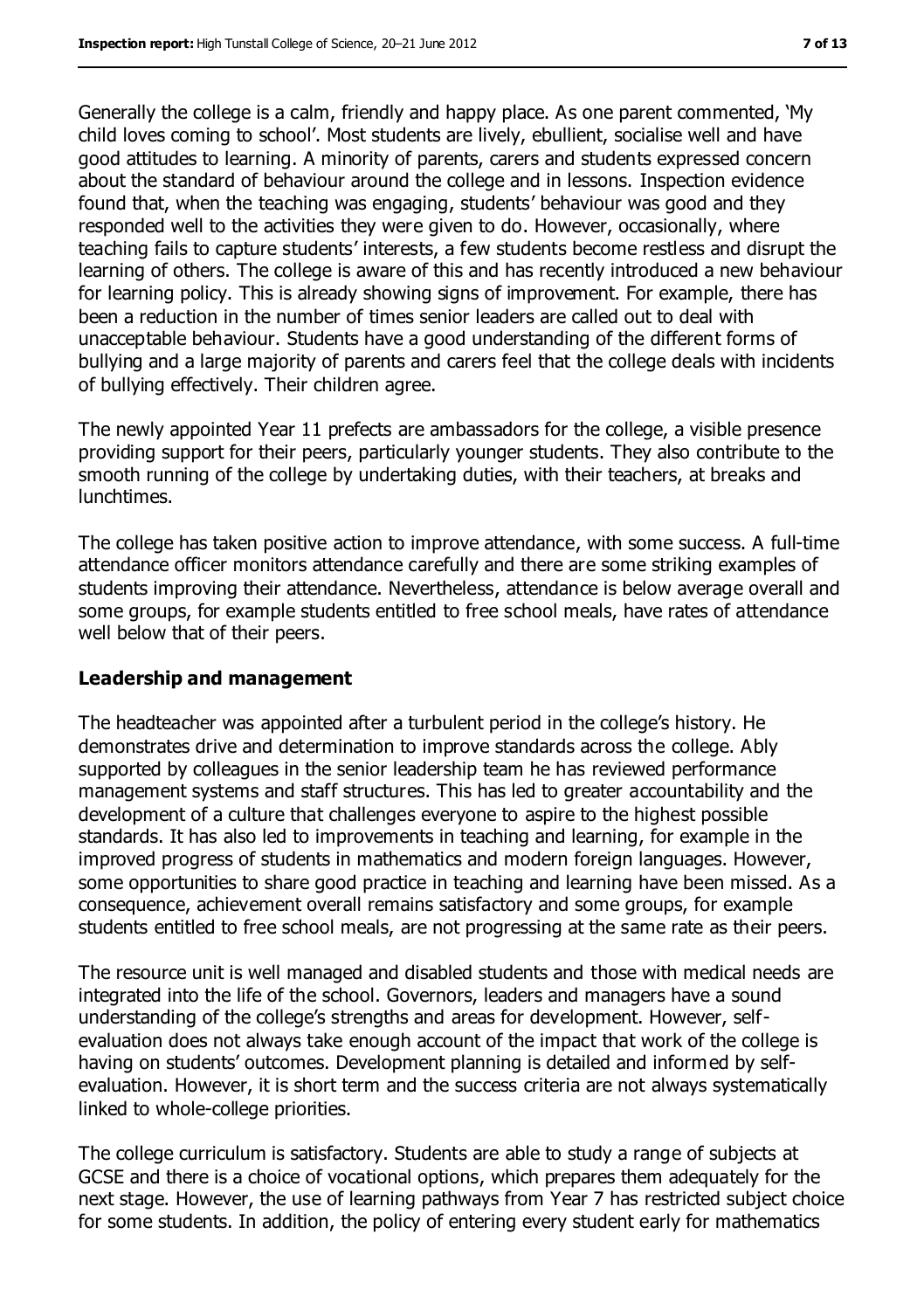GCSE has had an adverse impact on the progress of some groups, for example the more able. As part of the college's curriculum review and to improve equality of opportunity senior leaders have rightly taken the decision to dispense with learning pathways and abandon the policy of early entry for all students in mathematics.

The promotion of students' spiritual, moral, social and cultural development is satisfactory. Students are given opportunities for reflection in assembly and learn about other faiths and cultures in the college's citizenship, philosophy and ethics programme. Students who arrive at the college at times other than the start of the year are made to feel welcome.

The college's arrangements for safeguarding meet statutory requirements and make a contribution to most students feeling safe. The college has made satisfactory progress in addressing areas for development identified at its previous inspection and so has demonstrated satisfactory capacity for future improvement.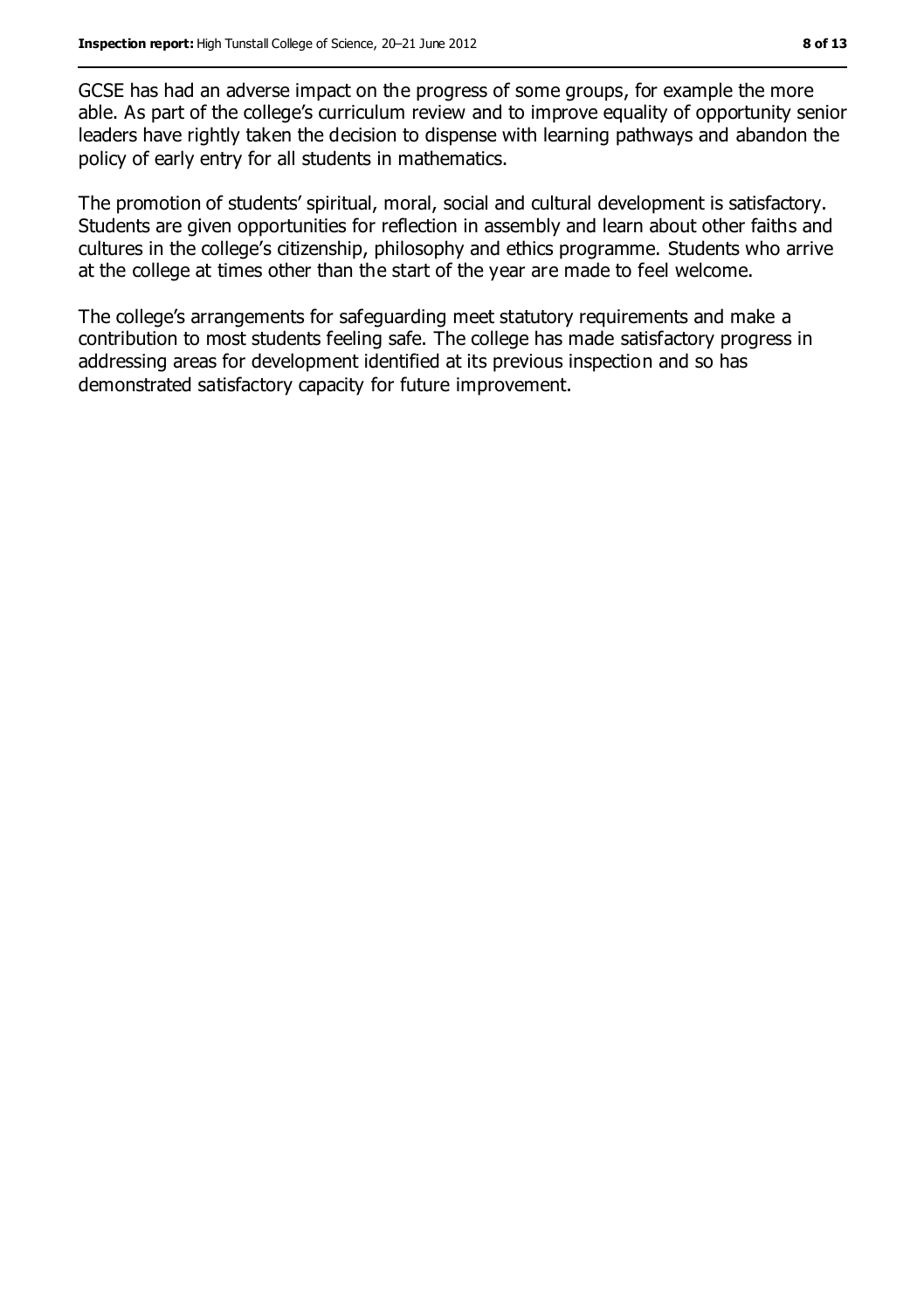### **Glossary**

### **What inspection judgements mean**

| <b>Grade</b> | Judgement    | <b>Description</b>                                                                                                                                                                                                            |
|--------------|--------------|-------------------------------------------------------------------------------------------------------------------------------------------------------------------------------------------------------------------------------|
| Grade 1      | Outstanding  | These features are highly effective. An outstanding school<br>provides exceptionally well for all its pupils' needs.                                                                                                          |
| Grade 2      | Good         | These are very positive features of a school. A school that is<br>good is serving its pupils well.                                                                                                                            |
| Grade 3      | Satisfactory | These features are of reasonable quality. A satisfactory school<br>is providing adequately for its pupils.                                                                                                                    |
| Grade 4      | Inadequate   | These features are not of an acceptable standard. An<br>inadequate school needs to make significant improvement in<br>order to meet the needs of its pupils. Ofsted inspectors will<br>make further visits until it improves. |

### **Overall effectiveness of schools**

|                       | Overall effectiveness judgement (percentage of schools) |      |                     |                   |
|-----------------------|---------------------------------------------------------|------|---------------------|-------------------|
| <b>Type of school</b> | <b>Outstanding</b>                                      | Good | <b>Satisfactory</b> | <b>Inadequate</b> |
| Nursery schools       | 54                                                      | 42   |                     |                   |
| Primary schools       | 14                                                      | 49   | 32                  |                   |
| Secondary schools     | 20                                                      | 39   | 34                  |                   |
| Special schools       | 33                                                      | 45   | 20                  |                   |
| Pupil referral units  |                                                         | 55   | 28                  |                   |
| All schools           | 16                                                      | $-4$ |                     |                   |

New school inspection arrangements have been introduced from 1 January 2012. This means that inspectors make judgements that were not made previously.

The data in the table above are for the period 1 September to 31 December 2011 and represent judgements that were made under the school inspection arrangements that were introduced on 1 September 2009. These data are consistent with the latest published official statistics about maintained school inspection outcomes (see [www.ofsted.gov.uk\)](../../../../../../clowry/AppData/Local/jhewitt/AppData/Local/Microsoft/Windows/Temporary%20Internet%20Files/OLKFCC5/www.ofsted.gov.uk).

The sample of schools inspected during 2010/11 was not representative of all schools nationally, as weaker schools are inspected more frequently than good or outstanding schools.

Primary schools include primary academy converters. Secondary schools include secondary academy converters, sponsor-led academies and city technology colleges. Special schools include special academy converters and non-maintained special schools.

Percentages are rounded and do not always add exactly to 100.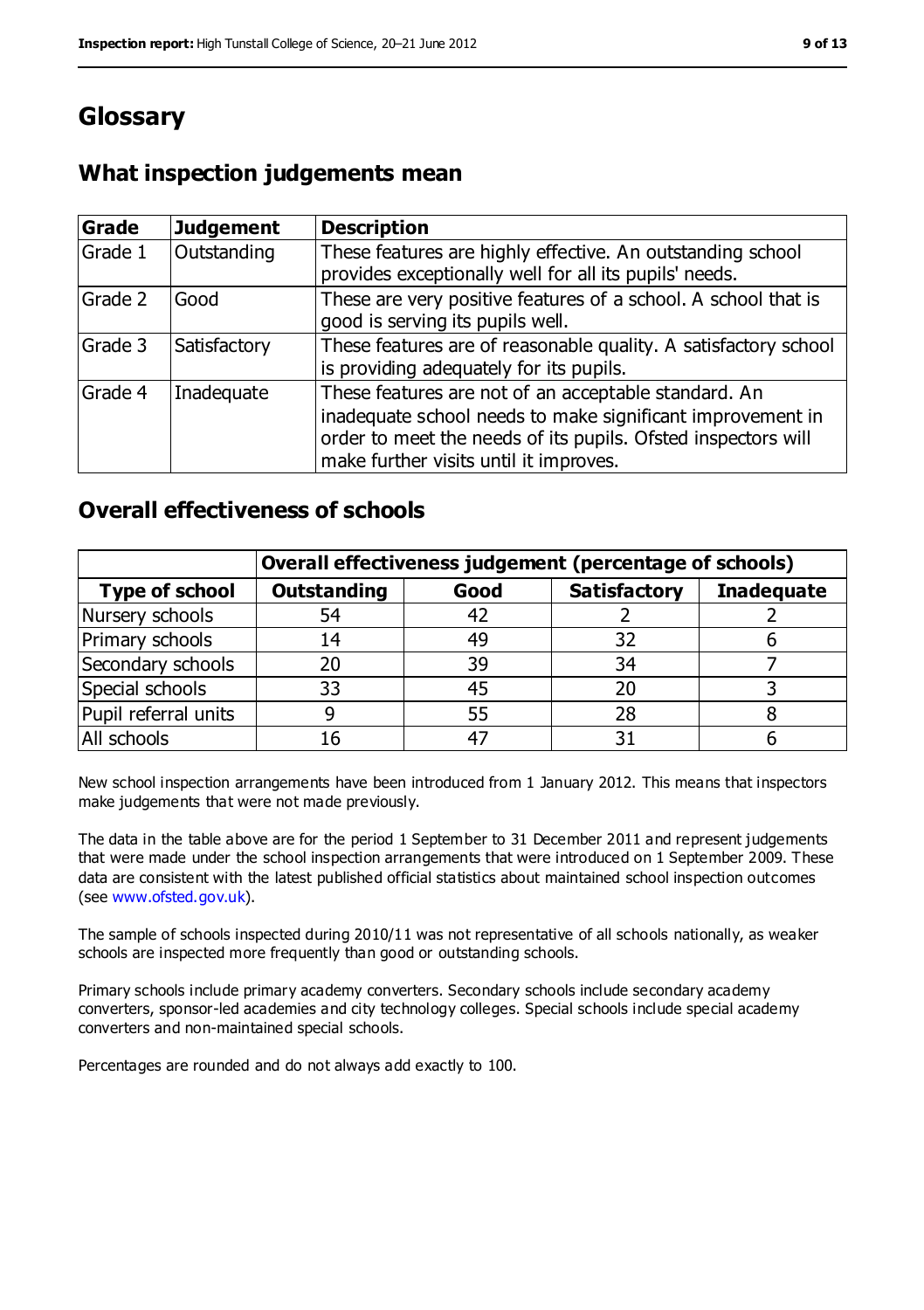### **Common terminology used by inspectors**

| Achievement:                  | the progress and success of a pupil in their learning and<br>development taking account of their attainment.                                                                                                           |
|-------------------------------|------------------------------------------------------------------------------------------------------------------------------------------------------------------------------------------------------------------------|
| Attainment:                   | the standard of the pupils' work shown by test and<br>examination results and in lessons.                                                                                                                              |
| Attendance                    | the regular attendance of pupils at school and in lessons,<br>taking into account the school's efforts to encourage good<br>attendance.                                                                                |
| Behaviour                     | how well pupils behave in lessons, with emphasis on their<br>attitude to learning. Pupils' punctuality to lessons and their<br>conduct around the school.                                                              |
| Capacity to improve:          | the proven ability of the school to continue improving based<br>on its self-evaluation and what the school has accomplished<br>so far and on the quality of its systems to maintain<br>improvement.                    |
| Floor standards               | the national minimum expectation of attainment and<br>progression measures                                                                                                                                             |
| Leadership and<br>management: | the contribution of all the staff with responsibilities, not just<br>the governors and headteacher, to identifying priorities,<br>directing and motivating staff and running the school.                               |
| Learning:                     | how well pupils acquire knowledge, develop their<br>understanding, learn and practise skills and are developing<br>their competence as learners.                                                                       |
| Overall effectiveness:        | inspectors form a judgement on a school's overall<br>effectiveness based on the findings from their inspection of<br>the school.                                                                                       |
| Progress:                     | the rate at which pupils are learning in lessons and over<br>longer periods of time. It is often measured by comparing<br>the pupils' attainment at the end of a key stage with their<br>attainment when they started. |
| Safety                        | how safe pupils are in school, including in lessons; and their<br>understanding of risks. Pupils' freedom from bullying and<br>harassment. How well the school promotes safety, for<br>example e-learning.             |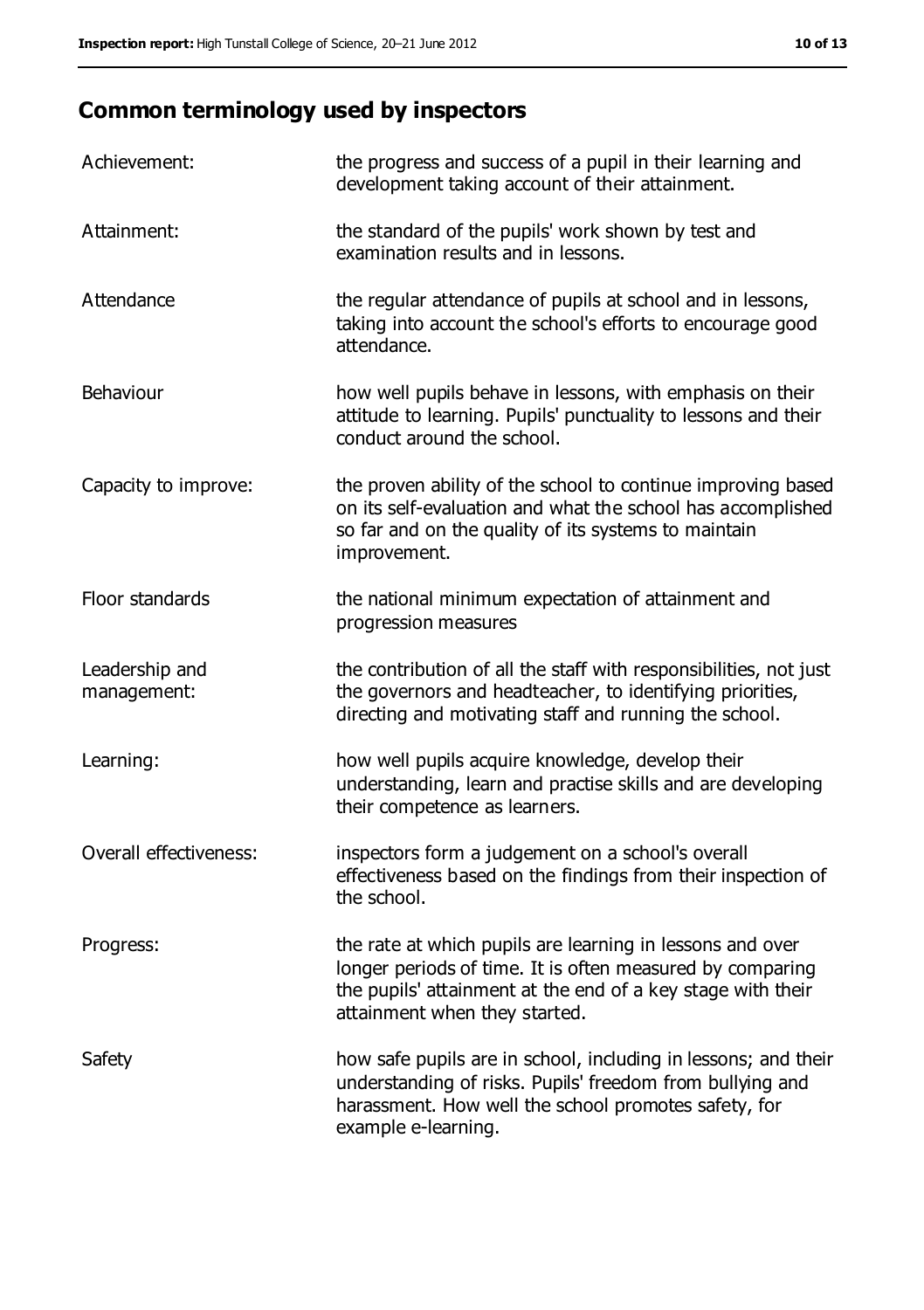#### **This letter is provided for the college, parents and carers to share with their children. It describes Ofsted's main findings from the inspection of their college.**



22 June 2012

Dear Students

#### **Inspection of High Tunstall College of Science, Hartlepool, TS26 0LQ**

Thank you for the warm and friendly welcome you gave us when we inspected your college. We would particularly like to thank those of you who gave up your time to meet with us and those of you who completed the questionnaire. This letter is to explain our findings.

The college is providing you with a satisfactory and improving quality of education under the leadership of the headteacher. He has a good understanding of what the college does well and what needs improving. For example, one of the college's key priorities is to improve the quality of teaching and we agree with that. While most students leave the college at the end of Year 11 with five or more high grade GCSEs, their progress in some subjects is not as good as it should be. You told us that the college was a safe place but some of you were concerned about disruptive behaviour in a few lessons. This is one of the areas that the new behaviour for learning policy that you told us about is addressing.

The headteacher and his team are very ambitious for the college and want it to be as good as it possibly can be. To help, we have given them the following areas for improvement:

- Increase the number of lessons that are at least good or better by making sure teachers share ideas with each other about what works well.
- Use information about your performance, plan lessons that you will find challenging and help you make good progress.
- Improve the way teachers question you in lessons so that you have to think more deeply about the subject.
- Make sure that your work is marked regularly and to the college's new marking policy.
- Make sure that all teachers consistently use the behaviour for learning policy to eliminate disruptive behaviour in lessons.
- Improve attendance and particularly the attendance of those students entitled to free school meals.
- Make the college's planning sharper so that staff concentrate on those activities that will have the greatest effect on your achievement.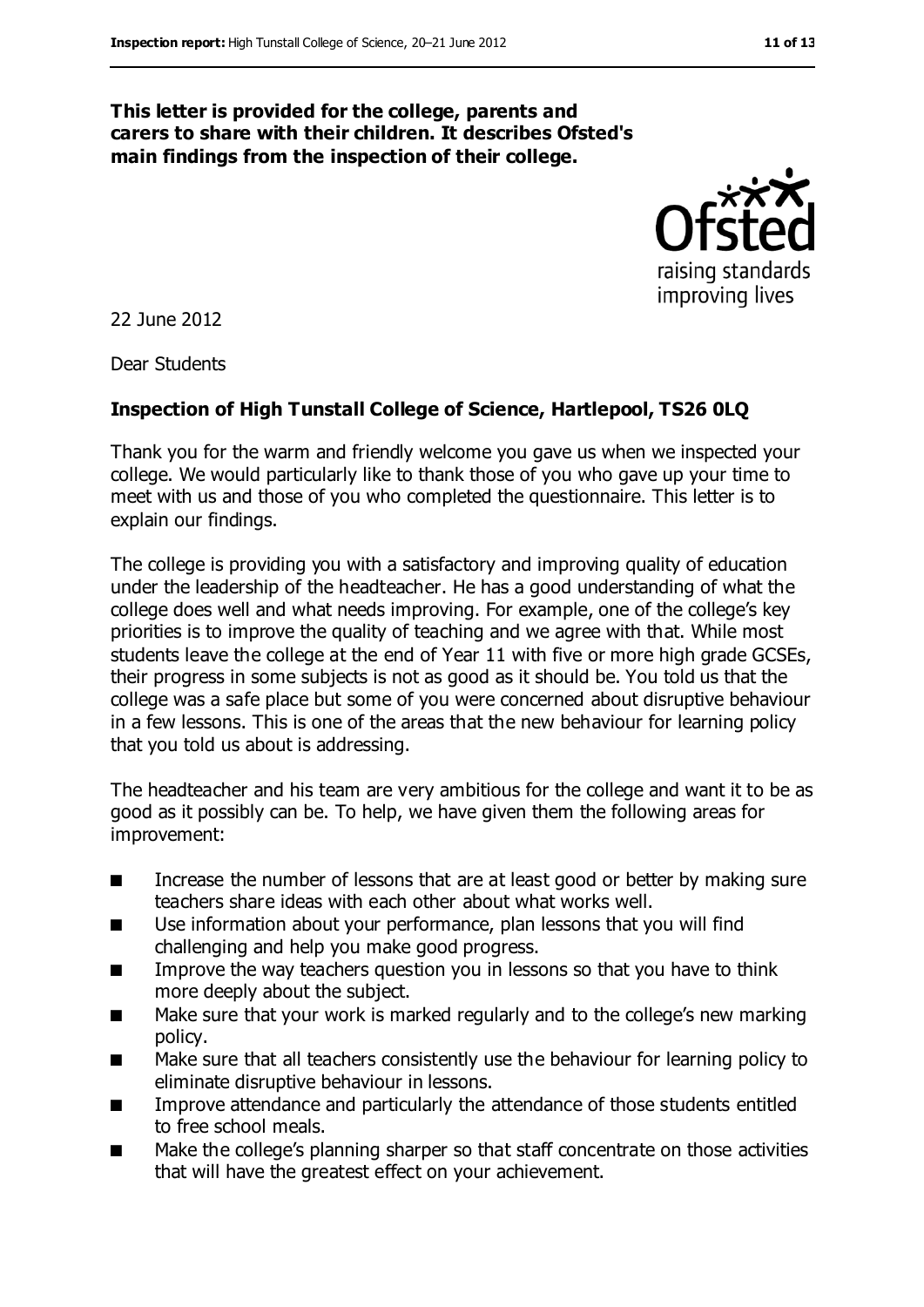You can play your part by working hard and attending regularly. We would like to send you our best wishes for the future.

Yours sincerely

Charles Lowry Lead Inspector